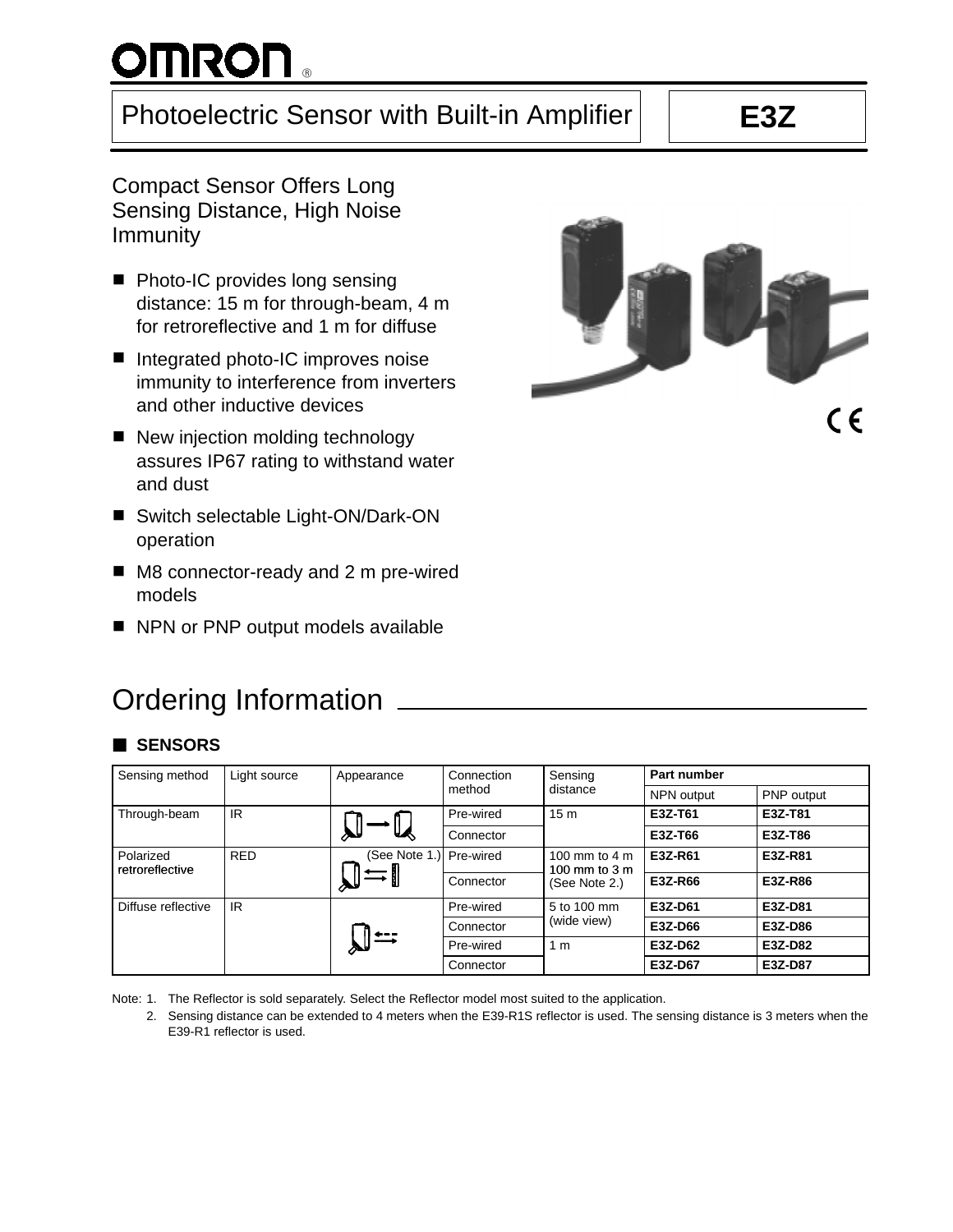# 3 **ACCESSORIES (ORDER SEPARATELY)**

Slit for Through-beam Models (E3Z-T $\Box$ )

Order a slit for each emitter and receiver.

| Slit width         | Sensing distance (typical) | Minimum sensing object (typical) | <b>Part number</b> |
|--------------------|----------------------------|----------------------------------|--------------------|
| 0.5 mm dia.        | $50 \text{ mm}$            | 0.5 mm dia.                      | E39-S65A           |
| 1 mm dia.          | $200 \text{ mm}$           | ∣ mm dia.                        | E39-S65B           |
| 2 mm dia.          | 800 mm                     | 2 mm dia.                        | E39-S65C           |
| $0.5 \times 10$ mm | 1 m                        | 0.7 mm dia.                      | E39-S65D           |
| $1 \times 10$ mm   | 2.2 m                      | $1.2$ mm dia.                    | E39-S65E           |
| $2 \times 10$ mm   | 5 <sub>m</sub>             | 2.4 mm dia.                      | E39-S65F           |

### **Reflectors for Retroreflective Models**

| Name                  | Sensing distance (typical) | Part number    |
|-----------------------|----------------------------|----------------|
| Reflector             | 100 mm to $3 \text{ m}$    | E39-R1         |
|                       | 100 mm to 4 m              | E39-R1S        |
|                       | 100 mm to 5 m              | E39-R2         |
| Miniature Reflector   | 50 mm to 1.5 m             | E39-R3         |
| <b>Tape Reflector</b> | 150 mm to 700 mm           | E39-RS1        |
|                       | 150 mm to 1.1 m            | <b>E39-RS2</b> |
|                       | 150 mm to 1.4 m            | E39-RS3        |

Note: The actual sensing distance may be reduced to approximately 70% of the typical sensing distance when using a Reflector other than the E39-R1 or the E39-R1S.

### **Mounting Brackets**

| Appearance | Part number |
|------------|-------------|
|            | E39-L104    |
|            | E39-L43     |
| D          | E39-L44     |

| Appearance | Part<br>number | Remarks                                                                          |
|------------|----------------|----------------------------------------------------------------------------------|
|            | E39-L93        | Adjustable height and angle<br>for sensors.                                      |
|            |                | Mounted to the aluminum<br>frame rails of conveyors<br>and adjustable with ease. |
| G          | E39-L98        | Vertical protective cover<br>bracket                                             |

Note: If a through-beam model is used, order two Mounting Brackets — one for the emitter and one for the receiver.

### **M8 Connectors**

| Appearance  | Cable type      |                | <b>Part number</b> |
|-------------|-----------------|----------------|--------------------|
| Straight    | 2 m $(6.56$ ft) | Four-wire type | XS3F-M421-402-A    |
|             | 5 m (16.40 ft)  |                | XS3F-M421-405-A    |
| Right angle | 2 m $(6.56$ ft) |                | XS3F-M422-402-A    |
|             | 5 m (16.40 ft)  |                | XS3F-M422-405-A    |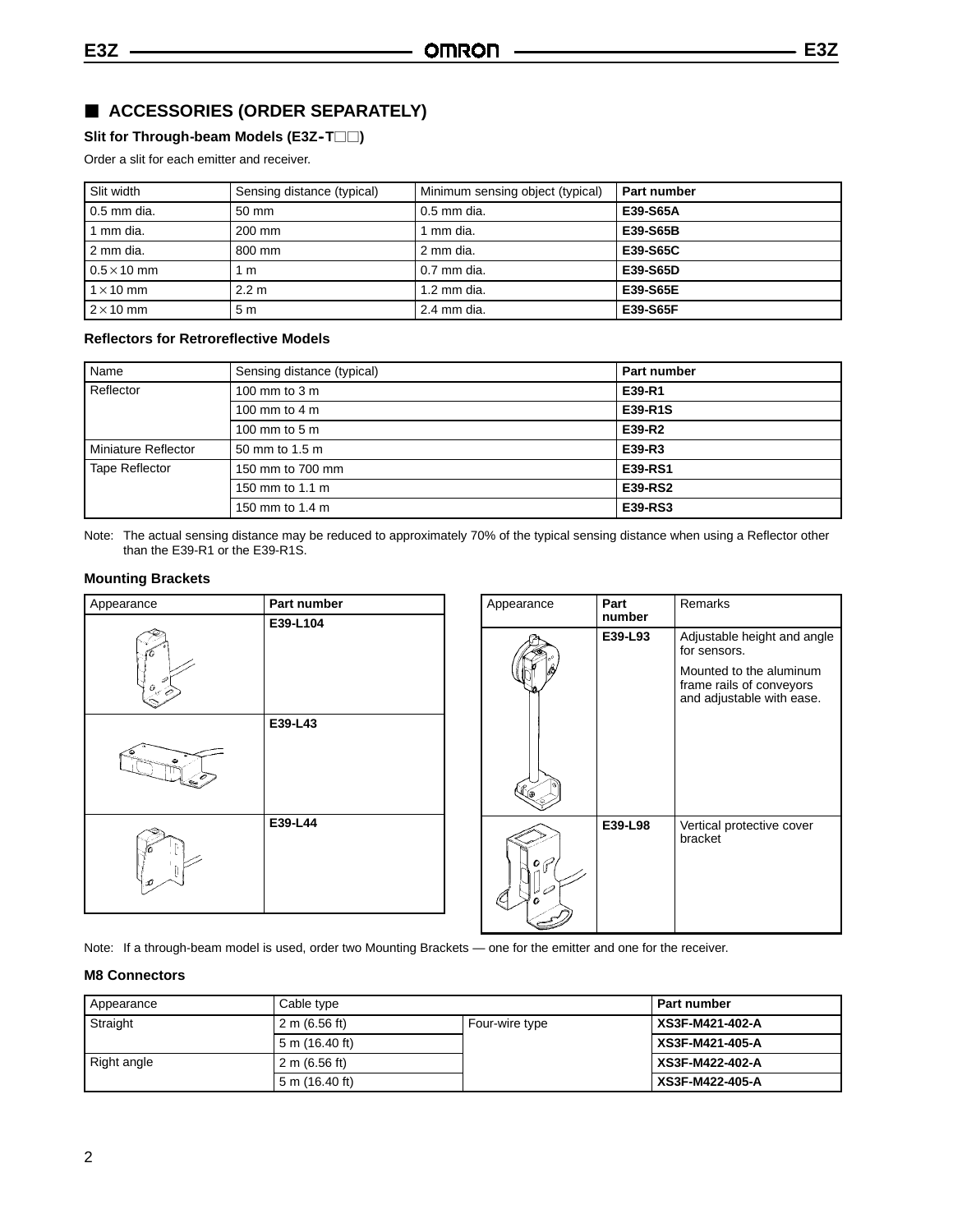# Specifications

| Item                       | Sensing method           | Through-beam                                                                                             | Polarized retroreflective                                                                            | Diffuse reflective                    |                                       |  |
|----------------------------|--------------------------|----------------------------------------------------------------------------------------------------------|------------------------------------------------------------------------------------------------------|---------------------------------------|---------------------------------------|--|
|                            | NPN output               | E3Z-T61/T66                                                                                              | E3Z-R61/R66                                                                                          | E3Z-D61/D66                           | E3Z-D62/D67                           |  |
|                            | PNP output               | E3Z-T81/T86                                                                                              | E3Z-R81/R86                                                                                          | E3Z-D81/D86                           | E3Z-D82/D87                           |  |
| Sensing distance           |                          | 15 <sub>m</sub>                                                                                          | 100 mm (4 m Note 1)<br>(when using E39-R1S)                                                          | White paper<br>$(100 \times 100$ mm): | White paper<br>$(300 \times 300$ mm): |  |
|                            |                          |                                                                                                          | 100 mm (3 m Note 2)<br>(when using E39-R1)                                                           | 100 mm                                | 1 <sub>m</sub>                        |  |
| Standard sensing object    |                          | Opaque: 12-mm dia.<br>min.                                                                               | Opaque: 75-mm dia. min.                                                                              | $\overline{a}$                        |                                       |  |
| Hysteresis                 |                          | ---                                                                                                      | 20% max. of setting distance                                                                         |                                       |                                       |  |
| Directional angle          |                          | Both emitter and<br>receiver: 3 to 15°                                                                   | 2 to $10^{\circ}$                                                                                    |                                       |                                       |  |
| Light source (wave length) |                          | Infrared LED (860 nm)                                                                                    | Red LED (680 nm)<br>Infrared LED (860 nm)                                                            |                                       |                                       |  |
| Power supply voltage       |                          |                                                                                                          | 12 to 24 VDC ±10% including 10% (p-p) max. ripple                                                    |                                       |                                       |  |
| Current consumption        |                          | Emitter: 15 mA<br>Receiver: 20 mA                                                                        | 30 mA max.                                                                                           |                                       |                                       |  |
| Control output             |                          | L-ON/D-ON selectable                                                                                     | 100 mA max. at 26.4 VDC, open collector output<br>(residual voltage: 1 V max.)                       |                                       |                                       |  |
| Circuit protection         |                          | Load short-circuit and<br>reversed power supply<br>protection                                            | Reversed power supply connection, output short-circuit, and mutual<br>interference protection        |                                       |                                       |  |
| Response time              |                          | 1 ms max.                                                                                                |                                                                                                      |                                       |                                       |  |
| Sensitivity adjustment     |                          | One-turn adjuster                                                                                        |                                                                                                      |                                       |                                       |  |
| Ambient<br>illumination    | Incandescent<br>lamp     | 3,000 $\ell$ x max.                                                                                      |                                                                                                      |                                       |                                       |  |
| (receiver<br>side)         | Sunlight                 | 10,000 ℓx max.                                                                                           |                                                                                                      |                                       |                                       |  |
| Ambient                    | Operating                |                                                                                                          | $-25^{\circ}$ C to 55 $^{\circ}$ C ( $-13^{\circ}$ F to 131 $^{\circ}$ F)                            |                                       |                                       |  |
| temperature                | Storage                  |                                                                                                          | -40 $\degree$ C to 70 $\degree$ C (-40 $\degree$ F to 158 $\degree$ F) with no icing or condensation |                                       |                                       |  |
| Ambient                    | Operating                | 35% to 85%                                                                                               |                                                                                                      |                                       |                                       |  |
| humidity                   | Storage                  | 35% to 95% with no condensation                                                                          |                                                                                                      |                                       |                                       |  |
| Insulation resistance      |                          | 20 MΩ min. at 500 VDC                                                                                    |                                                                                                      |                                       |                                       |  |
| Dielectric strength        |                          | 1,000 VAC, 50/60 Hz for 1 min                                                                            |                                                                                                      |                                       |                                       |  |
| Vibration resistance       |                          | 10 to 55 Hz, 1.5-mm double amplitude or 300 m/s <sup>2</sup> for 2 hours each in X, Y, and Z axes        |                                                                                                      |                                       |                                       |  |
| Shock<br>resistance        | Destruction              | 500 m/s <sup>2</sup> 3 times each in X, Y, and Z axes                                                    |                                                                                                      |                                       |                                       |  |
| Enclosure rating           |                          | IP67 (IEC60529)                                                                                          |                                                                                                      |                                       |                                       |  |
| Approvals                  |                          | <b>CE</b>                                                                                                |                                                                                                      |                                       |                                       |  |
| Connection method          |                          | 2 m cable or M8 connector                                                                                |                                                                                                      |                                       |                                       |  |
| Indicator                  |                          | Operation indicator (orange)<br>Stability indicator (green)<br>Emitter has power indicator (orange) only |                                                                                                      |                                       |                                       |  |
| Weight<br>(packed          | Pre-wired cable<br>(2 m) | Approx. 120 g                                                                                            | Approx. 65 g                                                                                         |                                       |                                       |  |
| state)                     | Connector                | Approx. 30 g                                                                                             | Approx. 20 g                                                                                         |                                       |                                       |  |
| Material                   | Case                     | PBT (polybutylene terephthalate)                                                                         |                                                                                                      |                                       |                                       |  |
|                            | Lens                     | Methacrylate resin                                                                                       |                                                                                                      |                                       |                                       |  |
| Accessories                |                          | Instruction manual (Order Reflector and Mounting Bracket separately.)                                    |                                                                                                      |                                       |                                       |  |

Note: 1. Sensing distance can be extended up to 4 meters when the E39-R1S reflector is used.

2. Sensing distance can be extended up to 3 meters when the E39-R1 reflector is used.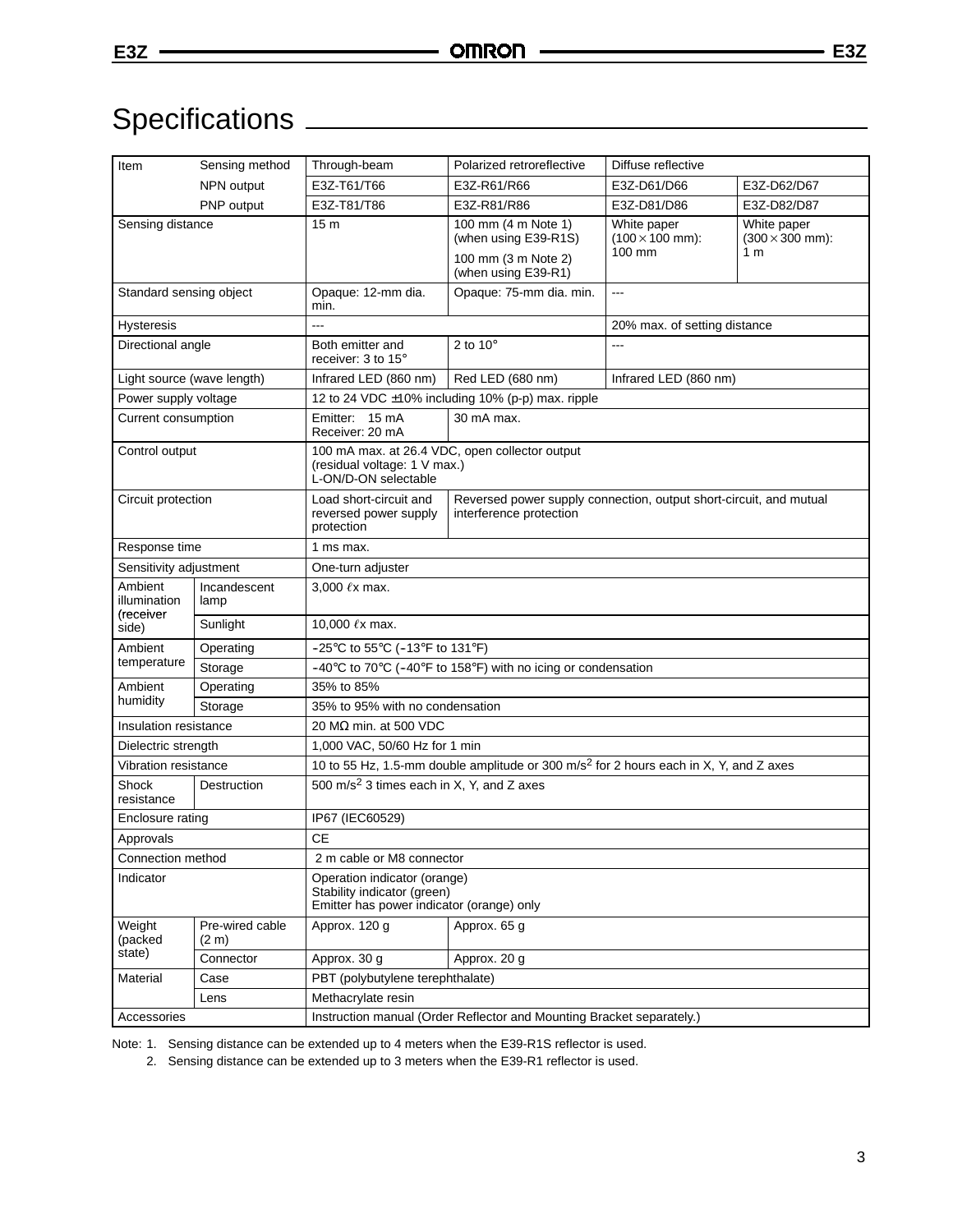# **Nomenclature**



# **Operation**

# $\blacksquare$  **OUTPUT CIRCUITS**



# $\blacksquare$  **TIMING CHARTS**



### Light-ON (L-ON) operation **Dark-ON (D-ON)** operation

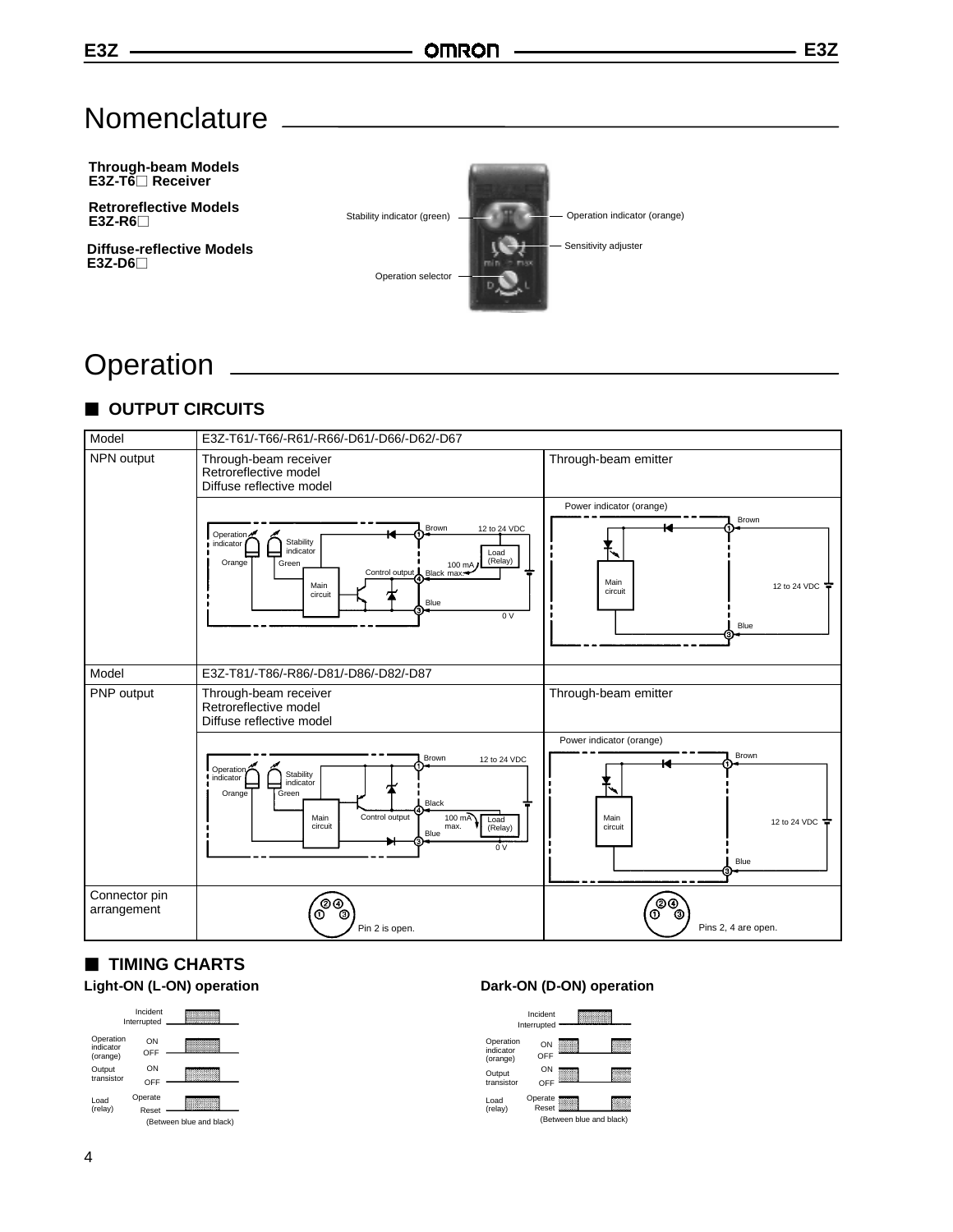

| Classification | Wire color   | Connector<br>pin No. | Use                 |
|----------------|--------------|----------------------|---------------------|
| DC             | <b>Brown</b> | 〔1〕                  | Power supply $(+V)$ |
|                | White        | $\bf (2)$            | Pin 2 is not used.  |
|                | <b>Blue</b>  | $\bf{(3)}$           | Power supply (0 V)  |
|                | <b>Black</b> | $\left( 4\right)$    | Output              |

Note: The through-beam emiter does not use pins 2 and 4.

# Engineering Data

# $\blacksquare$  **PARALLEL OPERATING RANGE (TYPICAL)**

**Through-beam Models**  $E3Z-T\bar{1}$  (T $\bar{1}$ 6)



### **Through-beam Models E3Z-T** $\overline{\phantom{a}}$ **1** (**T** $\overline{\phantom{a}}$ **6**) and Slit



### **Retroreflective Models E3Z-R**P**1 (R**P**6) and Reflector**



# $\blacksquare$  **OPERATING RANGE (TYPICAL)**

**Diffuse Reflective Models**  $E3Z-D \Box 1 (D \Box 6)$ 



#### **Diffuse Reflective Models E3Z-D**□2 (**D**□7)

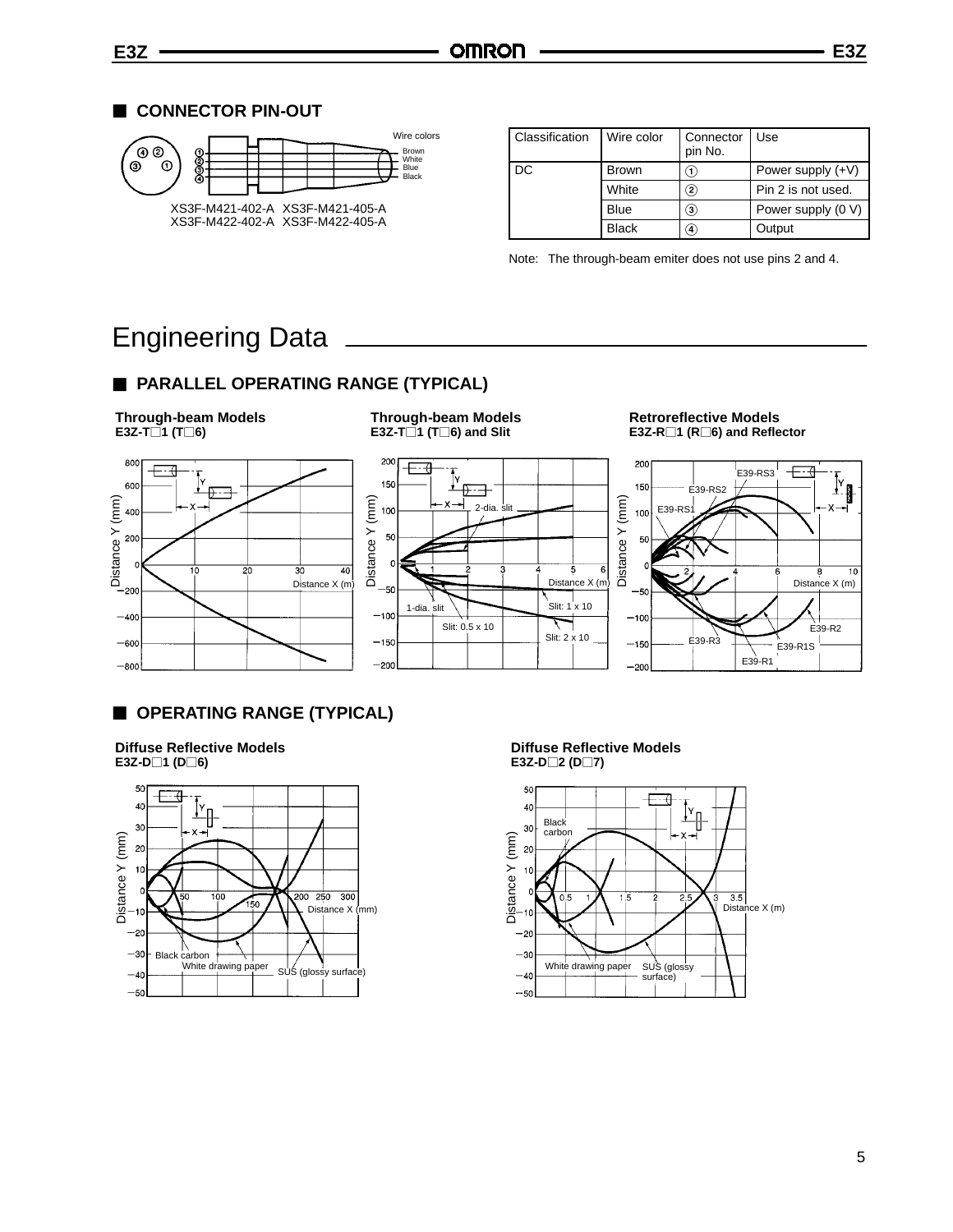**Retroreflective Models E3Z-R**P**1 (R**P**6) and Reflector**

### 3 **EXCESS GAIN RATIO VS. DISTANCE (TYPICAL)**

#### **Through-beam Models E3Z-T**P**1 (T**P**6)**





### **Diffuse Reflective Models E3Z-D**□1 (D□6)



**Diffuse Reflective Model E3Z-D**□2 (D□7)



## **SENSING TARGET SIZE VS. SENSING DISTANCE (TYPICAL)**

**Diffuse Reflective Models E3Z-D**□1 (D□6)



**Diffuse Reflective Models E3Z-D**□2 (D□7)

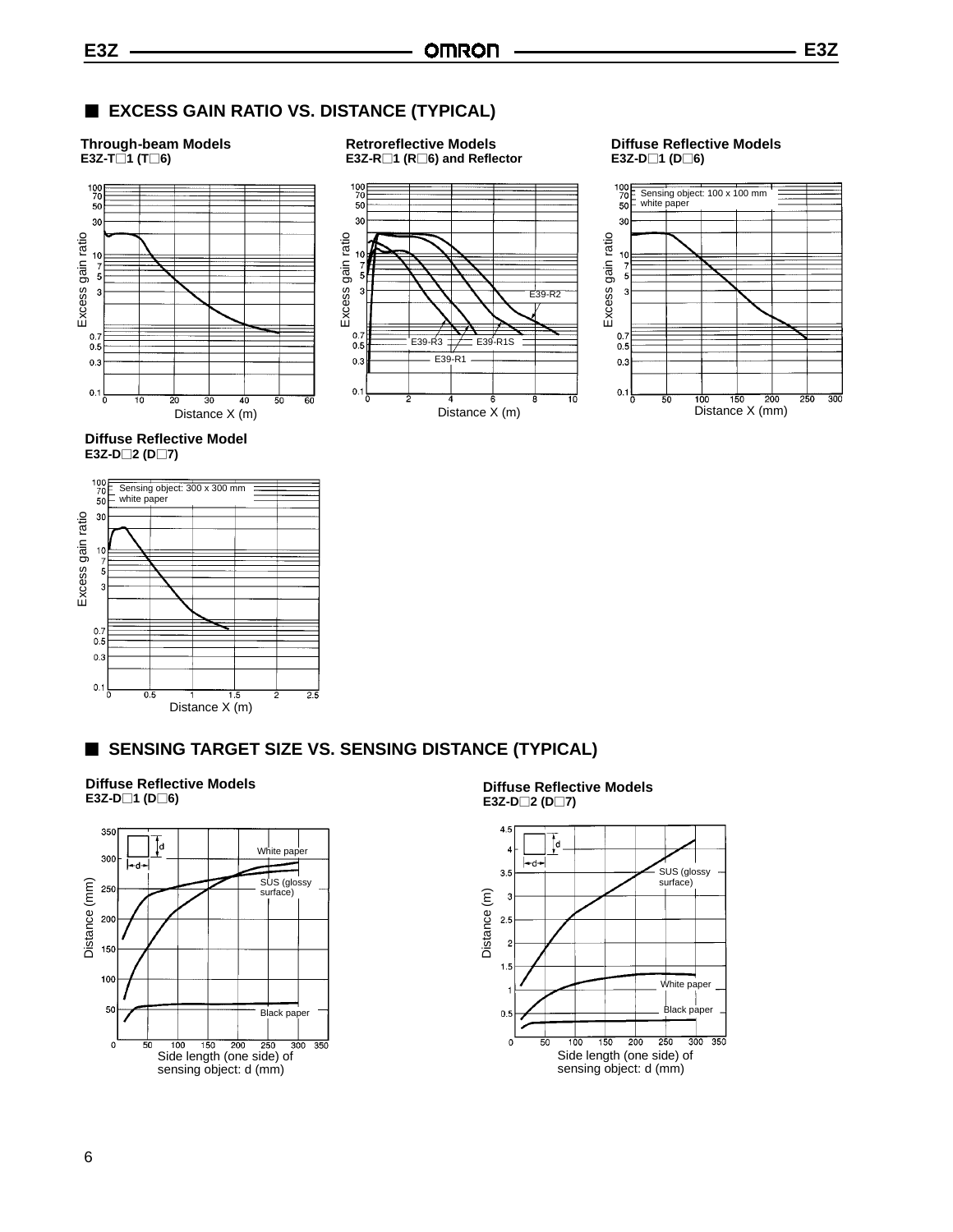Unit: mm (inch)

### 3 **SENSORS**



1.1-dia. insulator); standard length: 2m

 $9.75$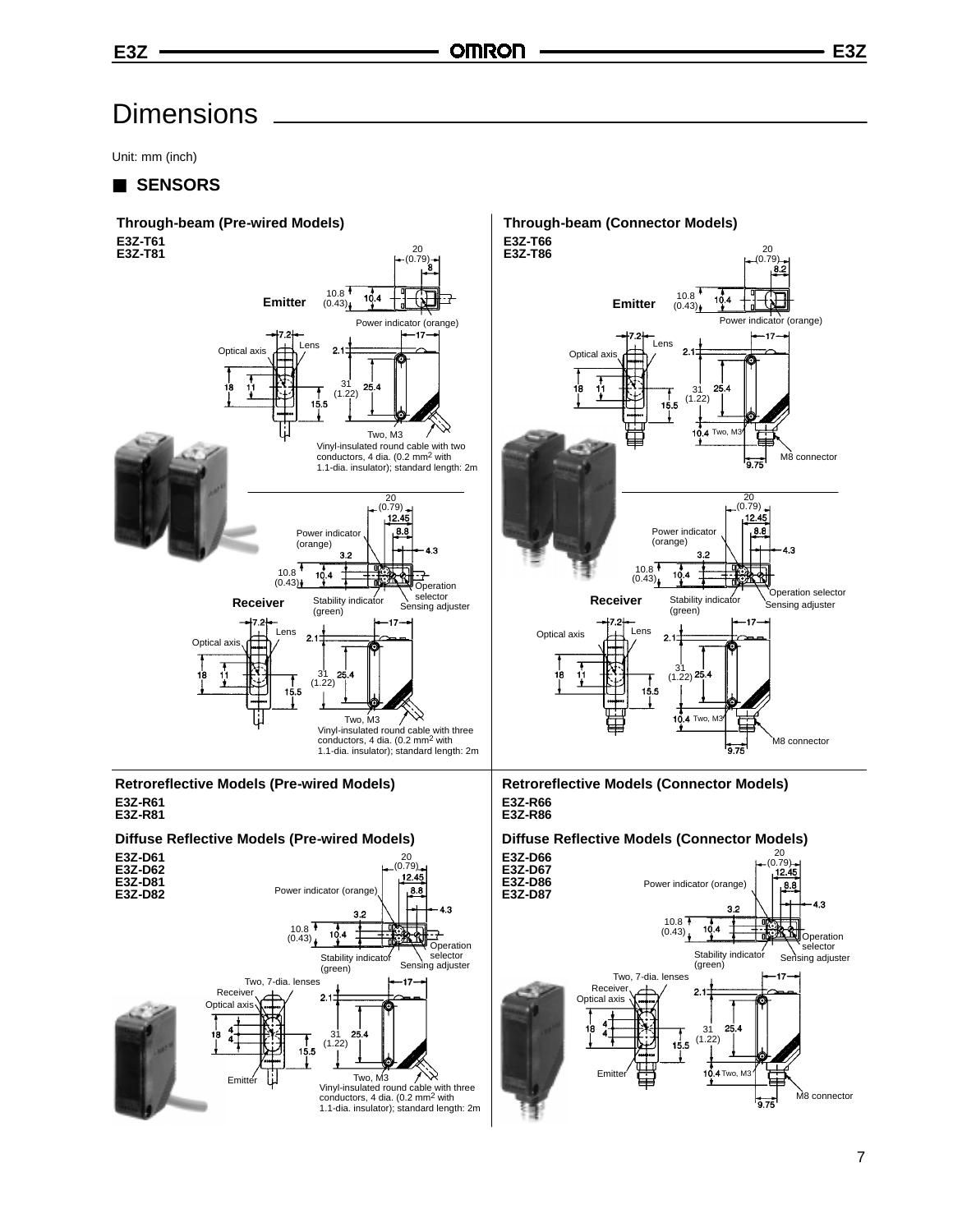SUS304 stainless steel

 $13.7$  $\frac{1}{\sigma^2}$ 

 $^{0,2}$ 

3 **ACCESSORIES**



Backside: ABS resin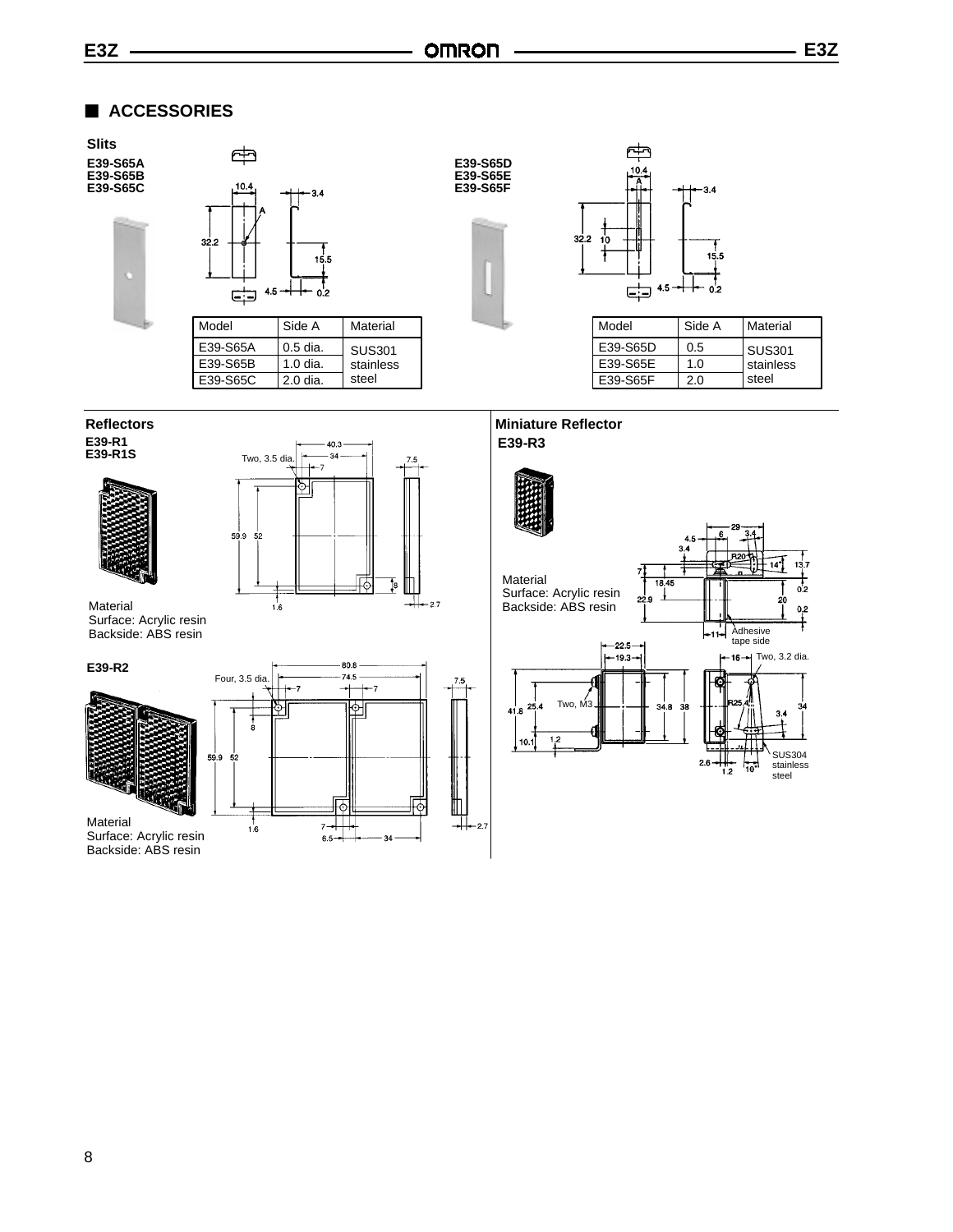

### **Mounting Brackets**





Material: SUS304 stainless steel

#### **E39-L43**







Material: SUS304 stainless steel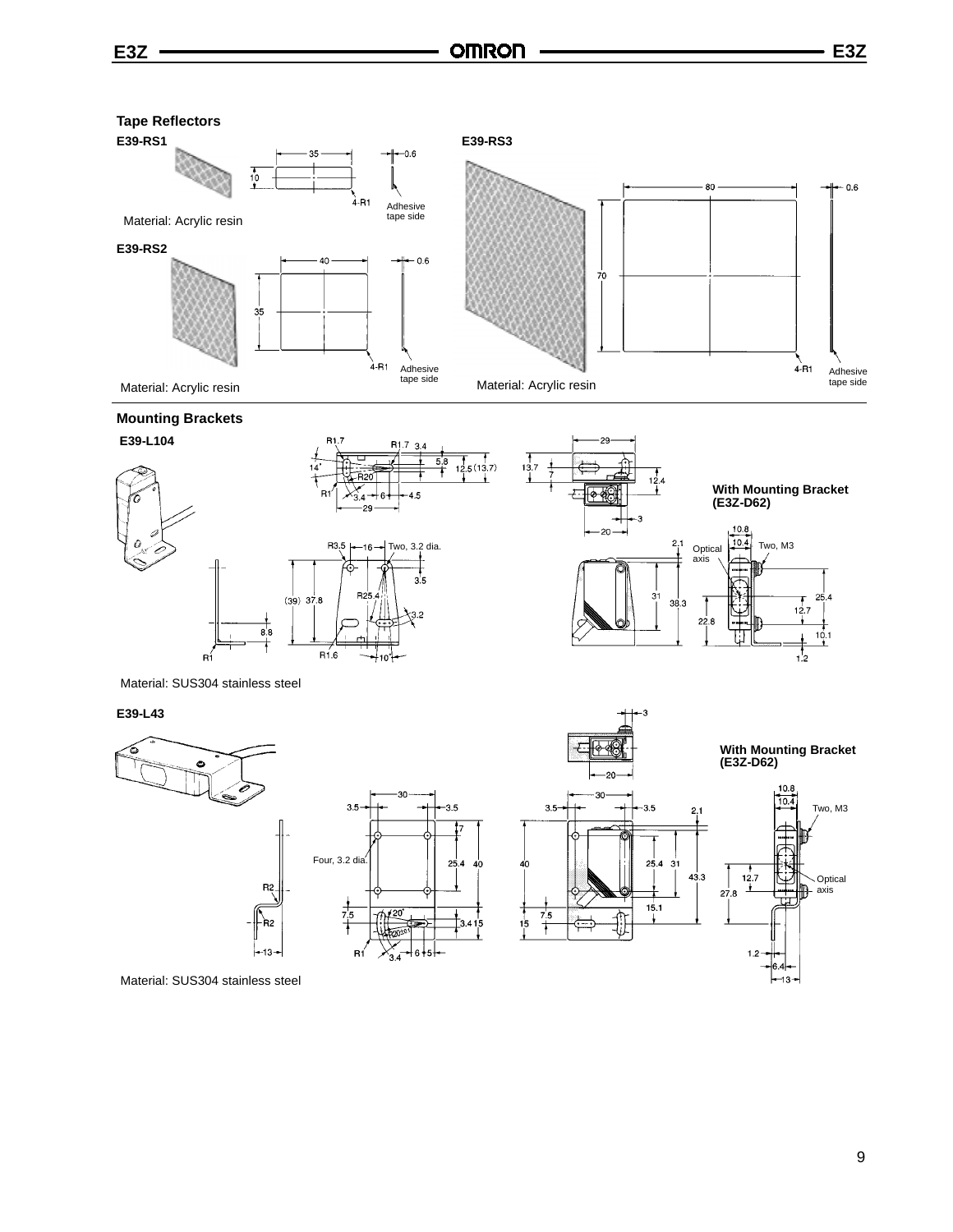**E39-L44**



Material: SUS304 stainless steel

 $1.2 -$ 











**E39-L98**



Material: SUS304 stainless steel









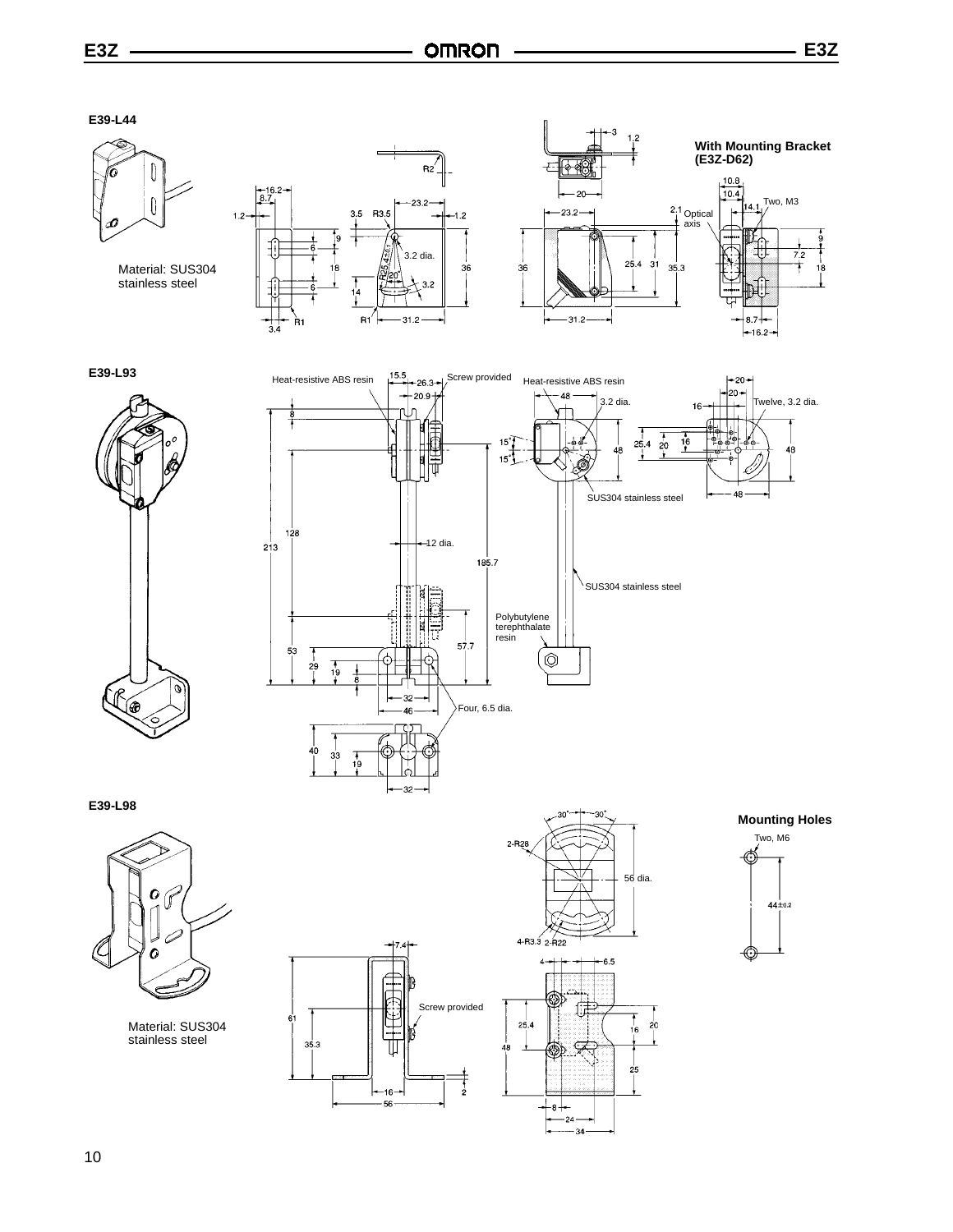

# **Precautions**

To ensure safe sensor operation, please follow the following precautions:

### 3 **WIRING**

### **Power Supply Voltage**

Make sure that the power supply to the Sensor is within the rated voltage range.

#### **Load Short-circuiting**

Do not short-circuit the load, or the Sensor may be damaged.

### **Proper Wiring**

Correct polarity wiring is required in preventing damage to the sensor.

### **Connection Without Load**

Do not connect power supply to the Sensor with no load connected, or the internal elements may explode or burn.

### $\blacksquare$  **OPERATING ENVIRONMENT**

Do not use the Sensor in locations with explosive or flammable gas.

# 3 **SETTINGS**

#### **Power Reset Time**

The Sensor is ready to operate 100 ms after the Sensor is turned ON. If the load and Sensor are connected to independent power supplies respectively, be sure to turn ON the Sensor before turning the load ON.

### 3 **CONNECTIONS**

### **M8 Metal Connector**

- Turn off power before disconnecting the sensor.
- Remove the connector cover before connecting or disconnecting the metal connector.
- Secure the connector cover by hand. Do not use any pliers, or the connector may be damaged.
- The proper tightening torque range is between 0.3 and 0.4 N • m. Be sure to tighten the connector securely, or the specified degree of protection may not be maintained or the connector may be disconnected due to vibration.

### $\blacksquare$  **MOUNTING**

### **Sensor Mounting**

Use M3 screws to mount the sensor and tighten each screw to a maximum torque of  $0.53$  N  $\cdot$  m.

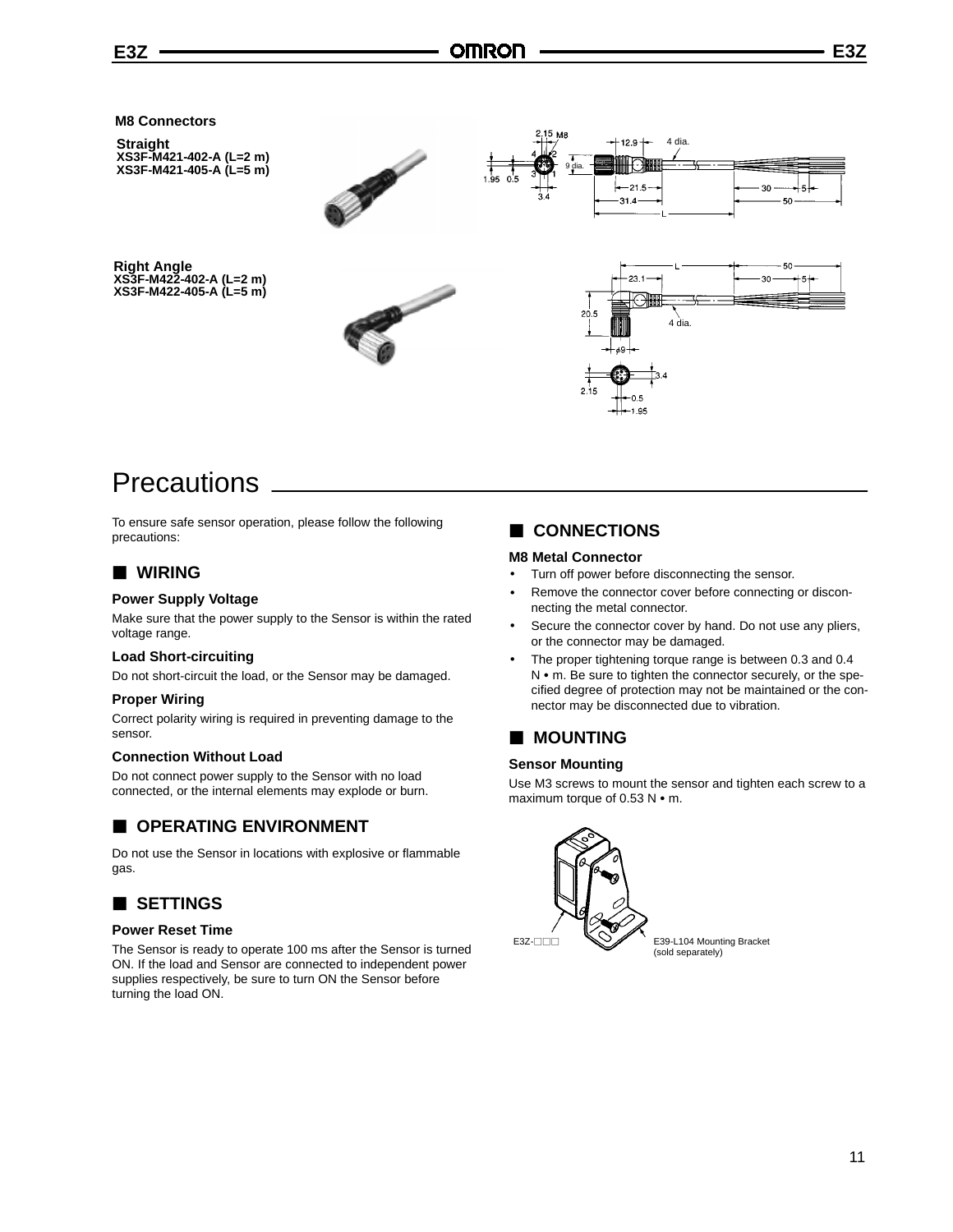### 3 **ADJUSTMENT**

**Slits for Through-beam Models (E39-S65A/B/C/D/E/F (Sold Separately))**

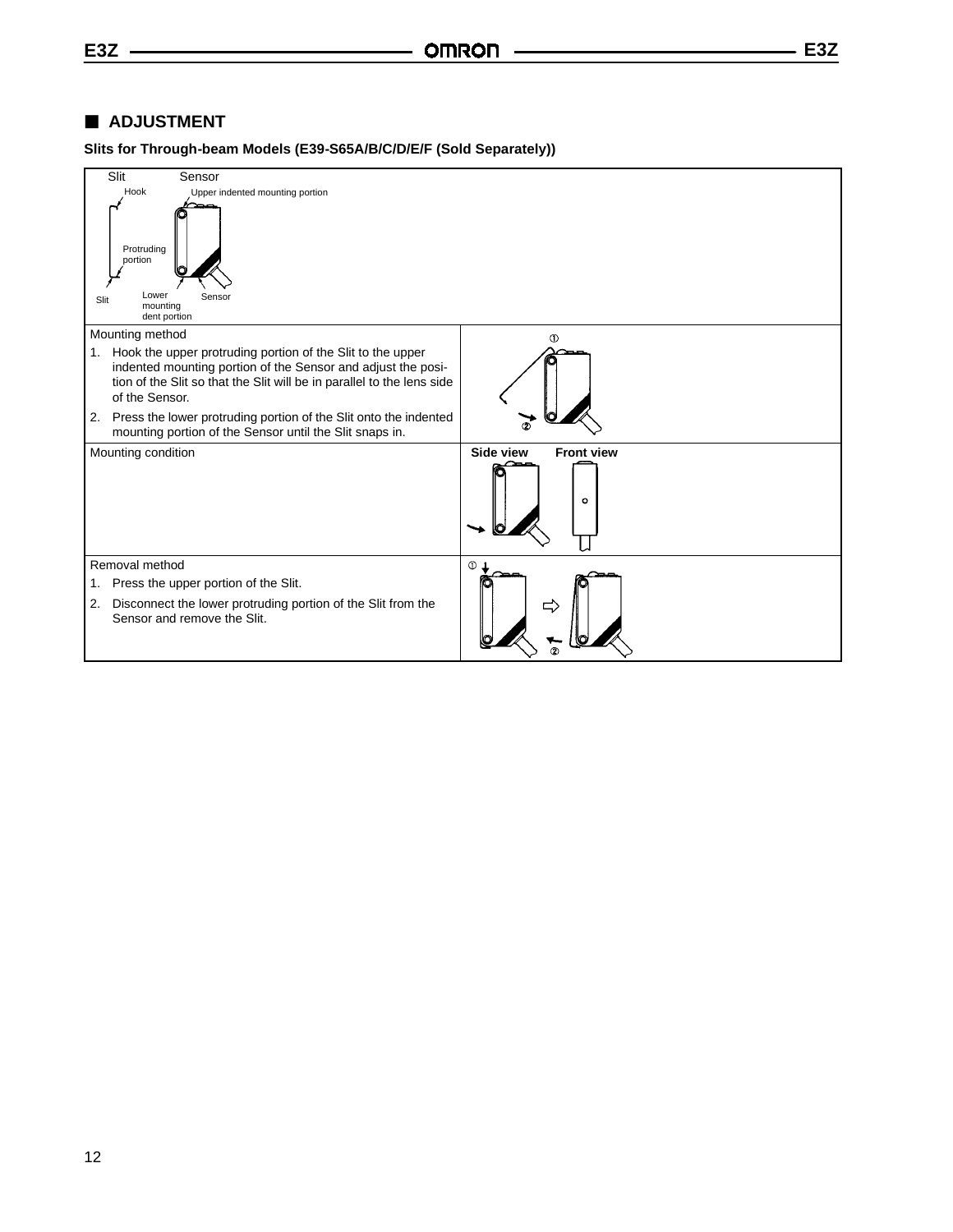# Terms

### • **Arc Suppressor**

A simple circuit used to prevent arcing when disconnecting an inductive load. The "reverse EMF" that occurs as the magnetic field collapses can create momentary high voltages that may damage circuit components.

### • **Dark-ON**

Operating mode for photoelectric sensors where the output is turned on (transistor becomes conducting, or relay coil is energized) when light is NOT received.

### • **Detection Distance**

For through-beam type: the maximum distance from transmitter to receiver that allows the receiver to stably receive a light beam emitted from the transmitter. For retroreflective type: the maximum distance from transmitter to receiver that allows the receiver to stably receive a light beam reflected from the reflector. For diffuse reflective types: the maximum distance from the sensor head to a standard target that allows the sensor to stably detect a light beam reflected from the object.

### • **Diffuse Reflective**

Sensor configuration with the emitter and receiver located in the same housing. Sensing of target is based on reflection of light from the target itself (rather than from a retroreflector).

### • **DIN Rail**

Deutsches Institut fur Normung is a non-governmental organization established to promote the development of standardization and related activities in Germany and related markets. Over 12,000 DIN standards cover a wide range of topics. The "rail" is a special fastener strip allowing the quick attachment and removal of DIN-rail-mountable items.

### • **Hysteresis**

The difference between the switch-on and switch-off point for a sensor. As a target approaches the sensor, the switch-on point is closer than the switch-off point when the target is moving away from the sensor. This design feature avoids "chattering" of a sensor, where the switch-on and switch-off point are very close together. The specification is often reported as a percentage of the sensing range.

### • **IEC**

International Electrotechnical Commission.

### • **Inductive Load**

Load that usually contains significant inductive characteristics such as a relay coil. When switching this type of load, an arc suppressor should be used to protect the circuit from damage.

### • **Infrared**

Term for light that has a longer wavelength (above 700 nm) than red light (670-700 nm). Infrared light is invisible to the human eye.

### • **IP**

International Protection; an international standard scale for enclosure ratings.

### • **IP66**

Approximately NEMA 4, 4X, "heavy seas" test; the enclosure is subjected to a stream of water from a  $1/2$ " nozzle with 14 psi pressure at a distance of 1.5 meter. Water must not enter the enclosure.

### • **IP67**

Approximately NEMA 6, "immersion" test; the enclosure is immersed under 1 meter of water for 30 minutes. No water may enter the enclosure.

### • **kgf**

Kilogram Force.

### • **Kodak 90% White Card**

A standard reference manufactured by Kodak for reflective surfaces. It is designed to reflect 90% of white light.

### • **Light-ON**

Operating mode for photoelectric sensors where the output is turned on (transistor becomes conducting, or relay coil is energized) when light is received.

### • **Mutual Interference Protection**

Circuitry that allows the sensor to detect and compensate for interfering signals that may be emanating from sources within its sensing range. The sensor can then operate normally, ignoring the interfering signal(s).

### • **NEMA**

National Electrical Manufacturer's Association; industrial trade organization that publishes testing standards, including enclosure ratings.

### • **nm**

Nanometer; a unit of length,  $10^{-9}$  meters,  $3.937 \times 10^{-8}$ inches.

### • **NPN**

Transistor output designed to provide a path to ground for current passing through the load ("sinking"). When the NPN output is on, current can then pass from Positive, through the load, and through the NPN transistor to ground, completing the circuit.

### • **NPT**

National Pipe Tap standard for tapered pipe threads.

### • **PNP**

Transistor output that provides a path to "plus" for current passing through the load ("sourcing"). When the transistor is turned on, current can then pass from Positive, through the PNP transistor, through the load, and to ground, completing the circuit.

13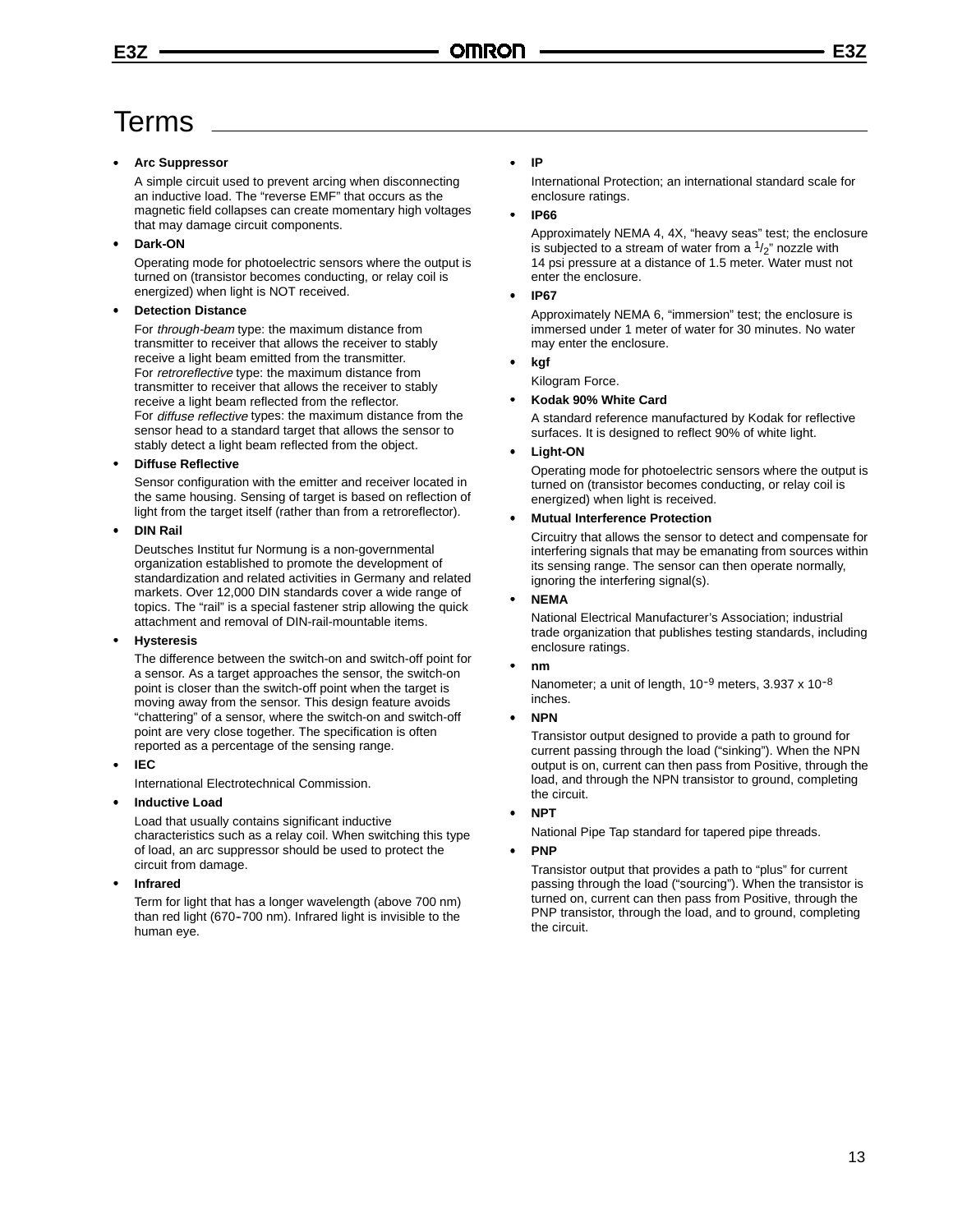### • **PNP**

Transistor output that provides a path to "plus" for current passing through the load ("sourcing"). When the transistor is turned on, current can then pass from Positive, through the PNP transistor, through the load, and to ground, completing the circuit.

• **Response Time**

Elapsed time from when a target moves into the sensing zone of a sensor to when the output turns on. May also refer to the "turn-off" time. The sum of turn-on and turn-off time is the total cycle time, reciprocal of switching frequency (Hz).

### • **Reverse Polarity Protection**

Circuitry that prevents damage to a device if power is incorrectly connected (polarity reversed, DC). The unit may not work while polarity is reversed, but is not damaged, and will work once polarity is corrected.

### • **Short-Circuit Protection**

Circuitry that prevents damage to a device's output if the output is short-circuited.

# Reference Information

### 3 **WIRE GAUGE**

| AWG | mm <sup>2</sup> | Diameter<br>(mm) | Diameter<br>(in) |
|-----|-----------------|------------------|------------------|
| 27  | 0.099           | 0.361            | 0.014            |
| 26  | 0.129           | 0.405            | 0.016            |
| 25  | 0.163           | 0.455            | 0.018            |
| 24  | 0.203           | 0.511            | 0.020            |
| 23  | 0.291           | 0.573            | 0.024            |
| 22  | 0.317           | 0.644            | 0.025            |
| 21  | 0.397           | 0.723            | 0.028            |
| 20  | 0.519           | 0.812            | 0.032            |
| 19  | 0.657           | 0.912            | 0.036            |
| 18  | 0.811           | 1.024            | 0.040            |
| 17  | 1.025           | 1.15             | 0.045            |
| 16  | 1.32            | 1.29             | 0.051            |
| 15  | 1.65            | 1.45             | 0.057            |
| 14  | 2.08            | 1.63             | 0.064            |
| 13  | 2.63            | 1.83             | 0.072            |
| 12  | 3.32            | 2.05             | 0.081            |

#### • **Slit**

Photoelectric sensor attachment that fits over the lens, reducing the light beam size (width). This allows the sensor to detect smaller objects, but it reduces overall range.

#### • **Stability Indicator**

Indicates when the signal is above or below the switching threshold by a specified amount. This indicates the stability of the sensor's ON or OFF condition.

### • **Through-beam**

Sensor where the emitter and receiver are in separate housings and arranged facing each other. The target would be detected passing between the emitter and receiver, interrupting the beam.

### • **Tightening Torque**

Force (rotational, "torque") specification often reported in inch-pounds, or newton-meters. The torque is that recommended for proper tightening of a fastener (bolt, screw) to minimize loosening and to avoid damage to a fastener or to an item.

### 3 **WAVELENGTH**

| Color       | Wavelength   |
|-------------|--------------|
| Ultraviolet | below 400 nm |
| Violet      | 400-450 nm   |
| Blue        | 450-500 nm   |
| Green       | 500-570 nm   |
| Yellow      | 570-590 nm   |
| Orange      | 590-610 nm   |
| Red         | 610-700 nm   |
| Infrared    | above 700 nm |

## 3 **CONVERSIONS**

| Length                                      |                               |
|---------------------------------------------|-------------------------------|
| 1 inch = $25.4$ mm                          | 1 mm = $0.03937$ inch         |
| Force                                       |                               |
| 1 Newton = $0.2248$ lb                      |                               |
| Time                                        |                               |
| $1\mu s = 10^{-6} s$                        |                               |
| Torque                                      |                               |
| 1 kgf $\bullet$ m = 86.796 lbf $\bullet$ in | 1 lbf • in = 0.01152 kgf • m  |
| $1 N \cdot m = 8.85$ in $\cdot$ lb          |                               |
| Weight                                      |                               |
| 1 gram = $2.205 \times 10^{-3}$ lbs         | 1 $\mathsf{lb} = 453.6$ grams |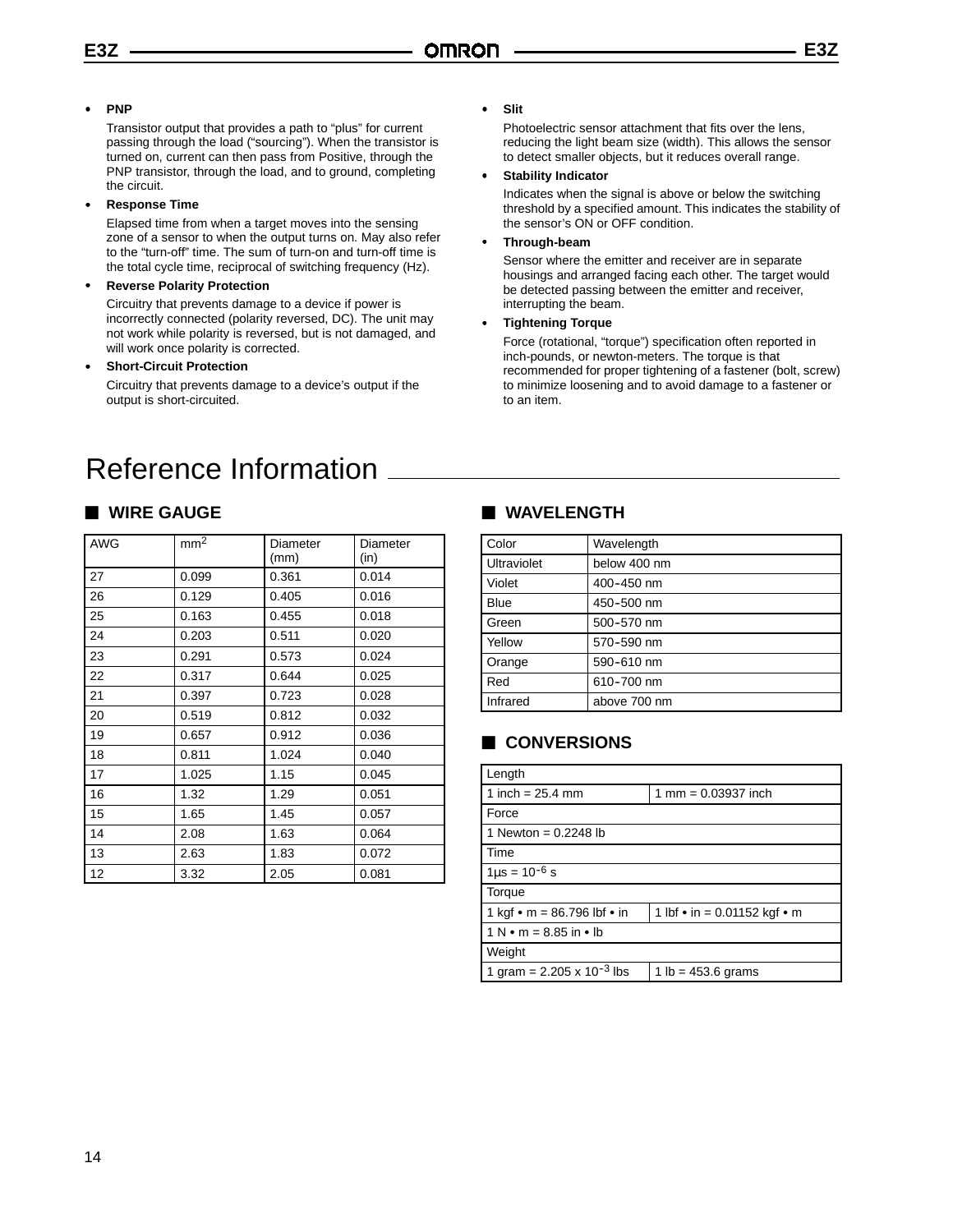**NOTE: DIMENSIONS SHOWN ARE IN MILLIMETERS. To convert millimeters to inches divide by 25.4.**



**OMRON CANADA, INC.** 885 Milner Avenue Scarborough, Ontario M1B 5V8 **416-286-6465**

Cat. No. E308-E3-1 2/00 Specifications subject to change without notice. Printed in U.S.A.